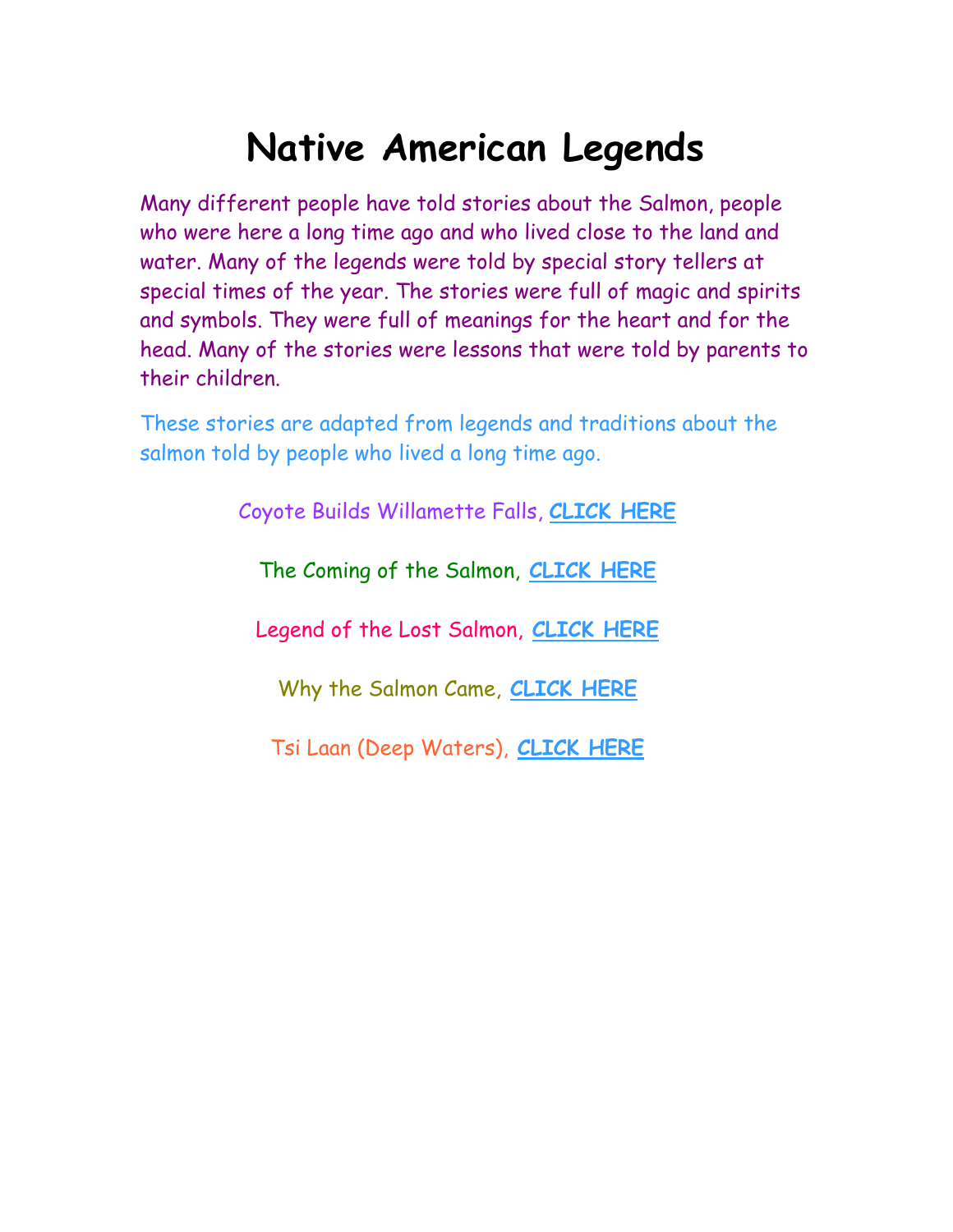### <span id="page-1-0"></span>**COYOTE BUILDS WILLAMETTE FAILS AND THE MAGIC FISH TRAP A legend from the Clackamas Chinook**

Coyote came to a place near Oregon City and found the people there very hungry. The river was full of salmon, but they had no way to spear them in the deep water. Coyote decided he would build a big waterfall, so that the salmon would come to the surface for spearing. Then he would build a fish trap there too.

First he tried at the mouth of Pudding River, but it was no good, and all he made was a gravel bar there. So he went on down the river to Rock Island, and it was better, but after making the rapids there he gave up again and went farther down still. Where the Willamette Falls are now, he found just the right place, and he made the Falls high and wide. All the Indians came and began to fish.

Now Coyote made his magic fish trap. He made it so it would speak, and say Noseepsk! when it was full. Because he was pretty hungry, Coyote decided to try it first himself. He set the trap by the Falls, and then ran back up the shore to prepare to make a cooking fire. But he had only begun when the trap called out, "Noseepsk!"

He hurried back; indeed the trap was full of salmon. Running back with them, he started his fire again, but again the fish trap cried "Noseepsk! Noseepsk!" He went again and found the trap full of salmon. Again he ran to the shore with them; again he had hardly gotten to his fire when the trap called out, "Noseepsk! Noseepsk!" It happened again, and again; the fifth time Coyote became angry and said to the trap, "What, can't you wait with your fish catching until I've built a fire?" The trap was very offended by Coyote's impatience and stopped working right then. So after that the people had to spear their salmon as best they could.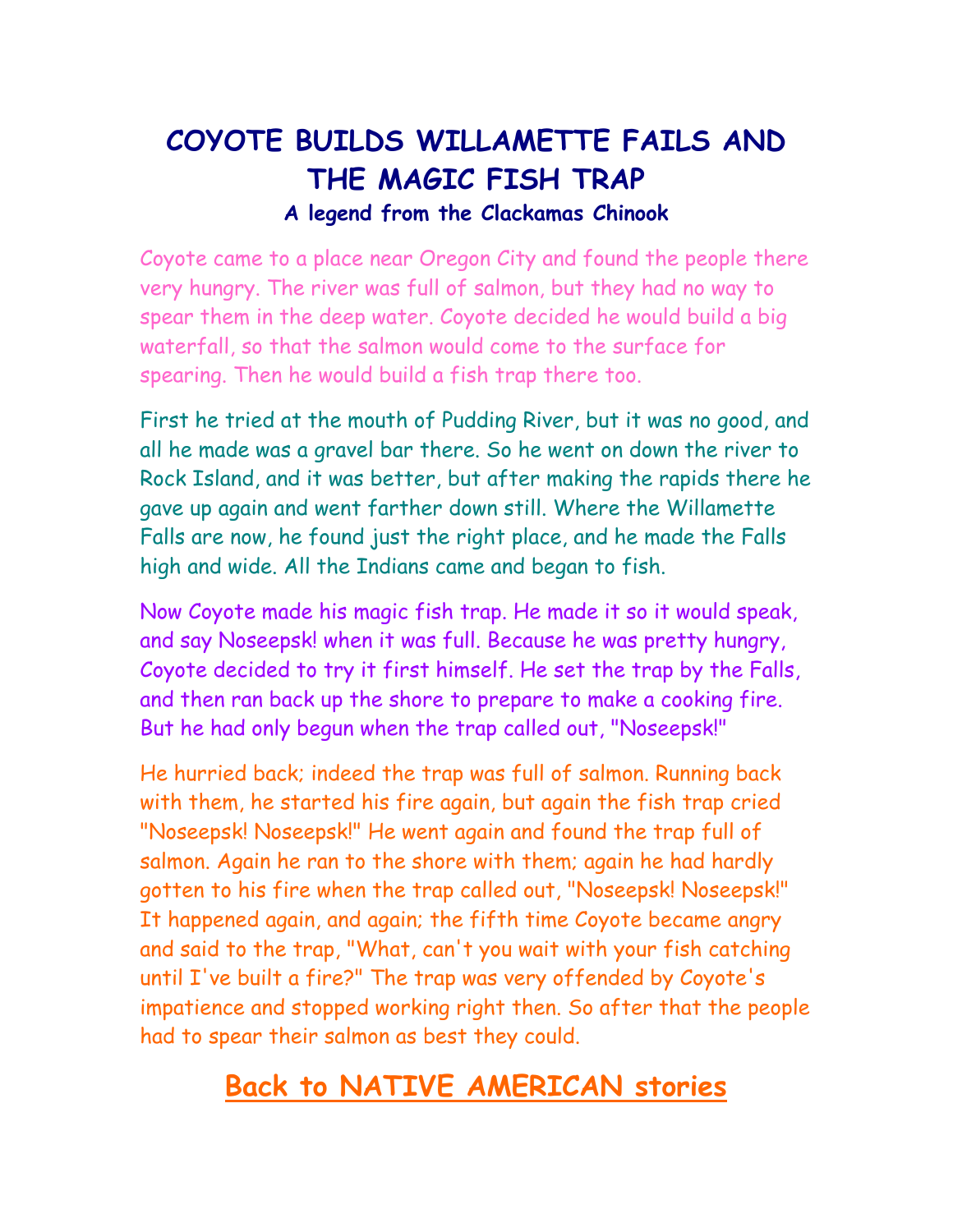# <span id="page-2-0"></span>**THE COMING OF THE SALMON**

**A Story From the Haida Tribe**

The little daughter of the chief cried and cried and cried. She cried because no one could give her that for which she cried. Neither her father, who was a powerful chief, nor the wisest men of the tribe could give her the great, shining fish that she desired. Even the oldest of the tribe had never seen such a fish. As the little girl cried day and night and grew sick by crying, the chief ordered a great Council Fire.

All of the tribal medicine men sat around the fire, and the wisest of them rose to speak. "The maiden cries for a thing which she has seen in a dream," he declared. "Many fish have we in our Inlet, big fish, but none are like the one of which the daughter of our chief speaks. Such a fish may prove big medicine for our tribe if we can find it. Let our wise men speak. Maybe one of them may know where such a great, gleaming, leaping fish may be found."

Only one medicine man stood up. After saluting the chief he spoke,"The Raven, who lives among the cedars, is my good friend. He is very wise and knows many things that the wisest among us know not. Let me bring him to this Council Fire, that he may counsel us."

The chief gave his permission, and the old medicine man left the Council Fire and soon returned with the Raven seated on his shoulder. The great bird croaked as he spoke, and only the wisest could follow his talk-trail.

"What the daughter of the chief asks for is a giant fish, known as a Salmon. In this moon, they are to be found far from here at the mouth of a mighty river, which flows into the other side of our Inlet. Because those of your tribe are my friends, I will fly swift and far to bring one of these fish to your village."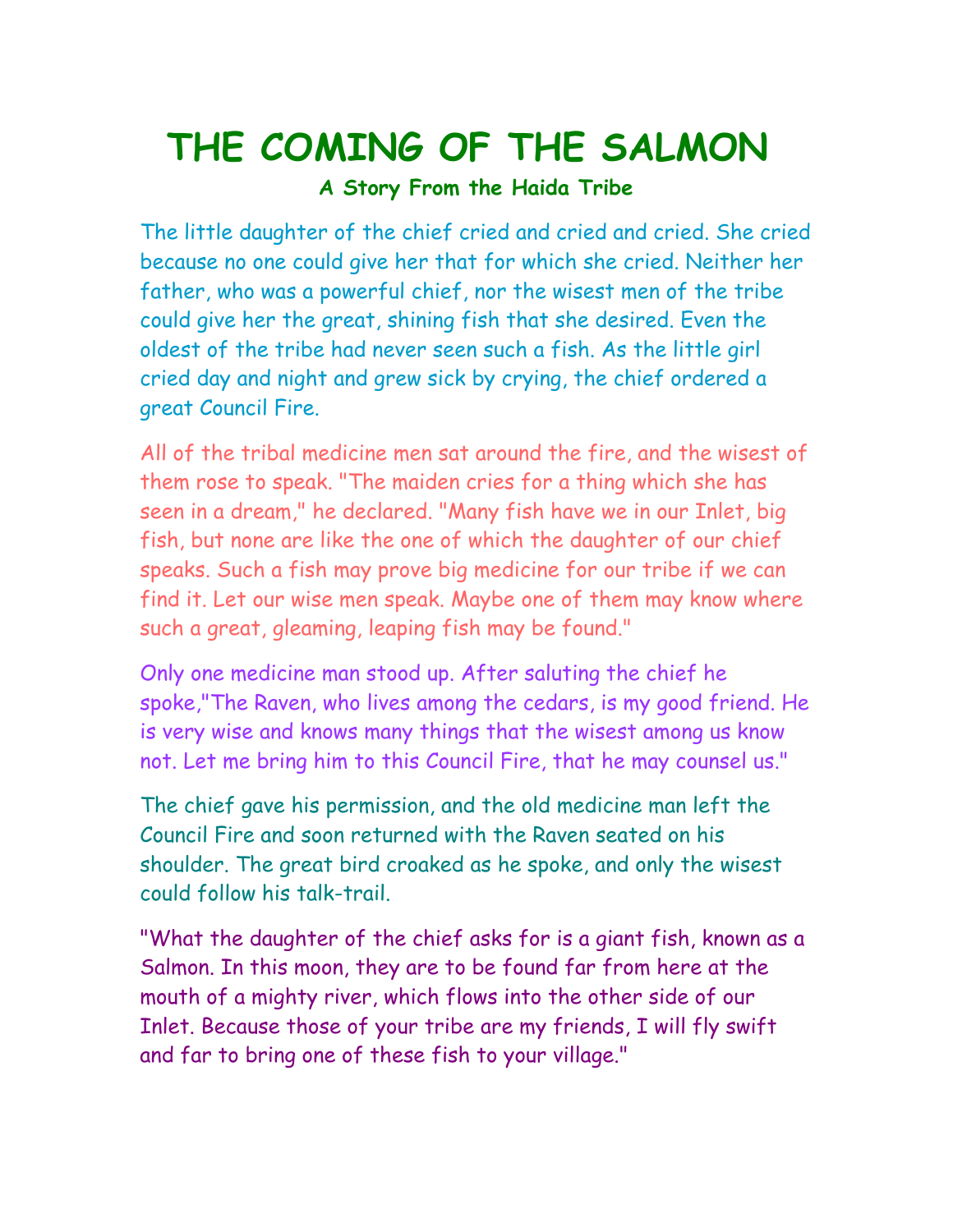Before the chief could thank it, the big bird was high in the air. It flew far, and fast as a harpoon travels, until its keen eyes saw, far beneath, many Salmon swimming together at the mouth of the river. The Raven dived quick as a hawk and, by chance, caught the little son of the Salmon Chief in his talons. Rising high in the air, with the fish held firmly in his claws, the Raven flew toward the distant village of his friends.

Salmon Scouts, leaping high from the water, in great flashing arcs, saw the direction in with the Raven flew. A horde of Salmon, led by their chief, swam rapidly in pursuit. Speedily as the fish swam, the fast-flying bird reached the village far ahead of them.

The Raven placed the great fish before the little daughter of the chief. She smiled, and cried no more. Then the bird told his friend, the old medicine man, that many Salmon would be sure to swim into the river inlet, in pursuit, to try and rescue the young Salmon which he had caught.

The medicine man told the chief what the Raven had said, and the fishermen and women were told to weave a huge net. This they did swiftly, and when the Salmon came, all of the fish were caught in the net. To hold them prisoner, a long, strong leather thong was passed through their gills. One end of the thong was tied to a big rock and the other end was fastened to this great totem pole, which then grew as a tall cedar. Ever since, it has been called the 'Nhe-isbik', or tethering pole. On this pole - a totem pole - there was carved a mighty Thunderbird, an Indian Chief, a Raven and a Salmon, carved in that order from the top of the great cedar pole. The end of this story tells of great magic. Year after year, from that time, the Salmon passed on that side of the river Inlet, and the people were glad.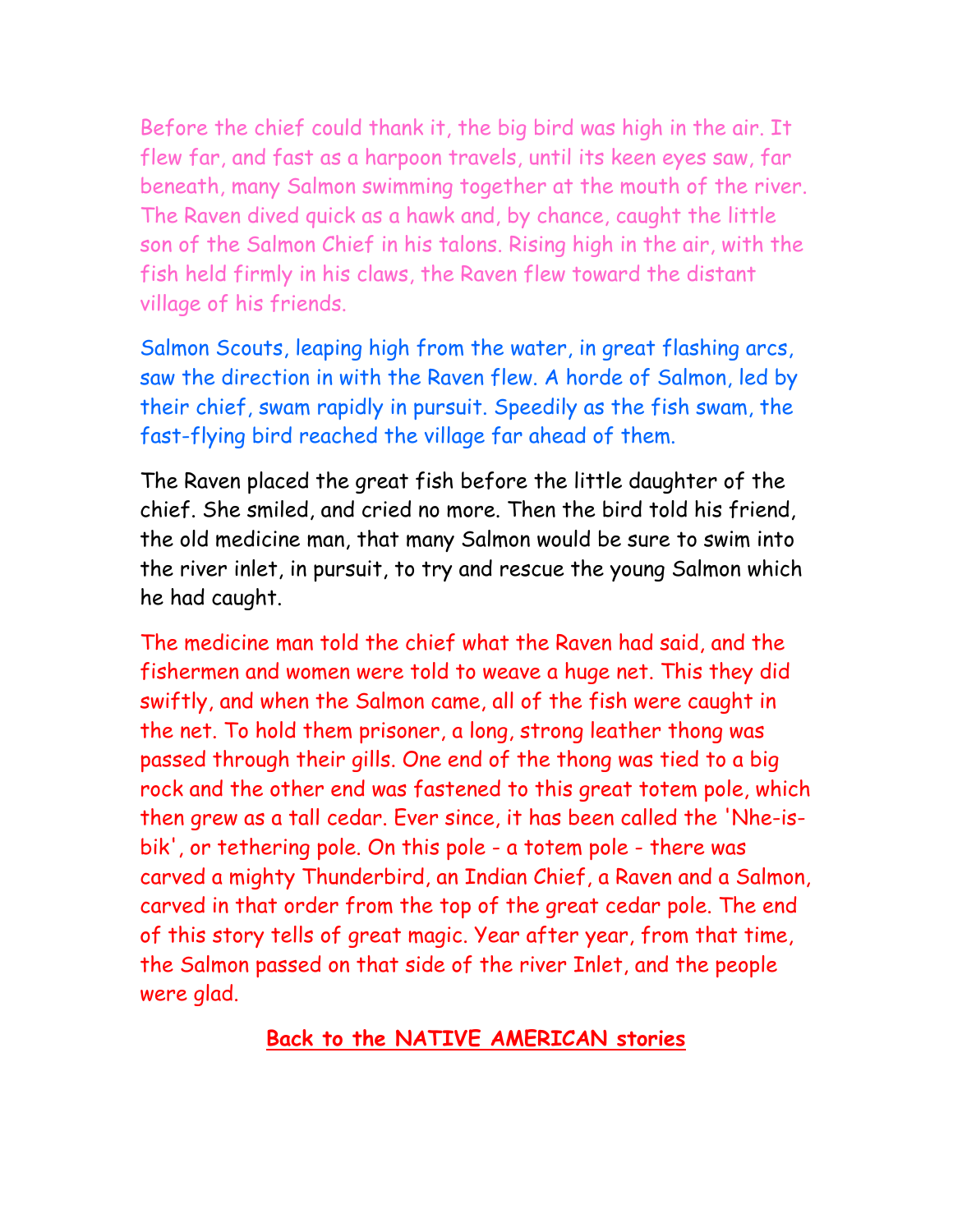## <span id="page-4-0"></span>LEGEND OF THE LOST SALMON

**A legend from the Yakima Tribe**

(This story is about when the people ignored the directions of the Creator about caring for the salmon, the salmon disappeared. All of their attempts to bring the salmon back failed until Snake used his powers to revive the salmon. The people were not fooled by Coyote's pretentious effort to revive the salmon.)

The Creator taught the people how to care for this food which was created especially for them. He said, "Do not neglect this food. Be careful that you do not break the rules in taking care of this salmon. Do not take more than you need". He told them if they observed these rules, the salmon would multiply several times over as long as they lived.

At first the people diligently obeyed the rules, and they lived happily without problems. All along the river there were different bands of people living in their fishing villages, busy catching and drying their supply of salmon.

But one day something strange happened. The people became careless and they neglected to follow the instructions made by the Creator. They became greedy. They did not take care of the salmon. They let them go to waste when they caught more than they needed for their families. They would not listen to the advice from those who were trying to follow the rules. Suddenly the salmon disappeared.

When the salmon were no longer coming up the stream for the people to catch everybody frantically searched the rivers, but all in vain. There was not one salmon left to be found. Soon they became hungry, their little children were crying and the old people were forced to beg for food.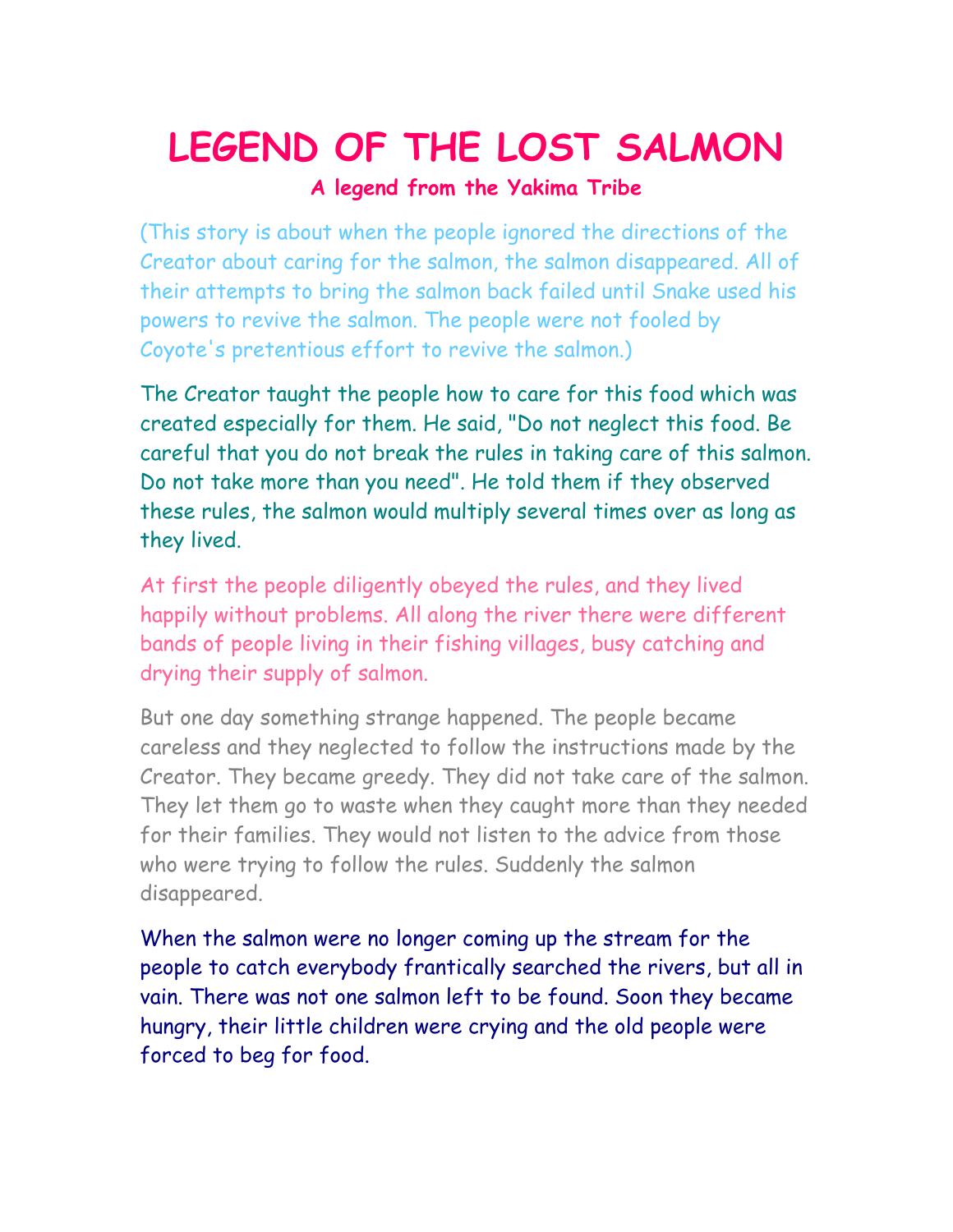One day, while they were searching the river, they found a dead salmon lying on the bank of the river. They stared down at it in disbelief when they realized what had happened. They began to cry out in shame and lament their mistakes, "If we are given one more chance, we will do better. If only we could awaken this salmon, the other salmon might come up the stream."

The people called a council and they talked about how they could give life back to the salmon. In legendary times those with supernatural powers could revive a lifeless creature by stepping over it five times. The people tried to use their own spiritual powers to revive the salmon. One by one they each stepped over the salmon five times, but to no avail.

There was a recluse named Old Man Rattlesnake. He never went anywhere always staying off by himself. He was very ancient and all the people called him "Grandfather". Somebody said, "let's ask Grandfather to help us! He is a powerful man. Let him revive the salmon!." A messenger was sent. "Oh Grandfather, would you come and help us revive the salmon. Everybody has failed." Old Man Rattlesnake listened and said, "What makes you think I am capable of reviving this lone salmon after everyone else has failed? I am an old man, how do you expect an old man like me to possess powers to do the impossible!". The messenger was sad. "You are our last hope. Please help us, Grandfather". Finally Old Man Rattlesnake agreed, "I will do my best". He was so old it was very painful for him to move fast. He moved ever so slowly and it seemed like such a long way for one so old.

While Grandfather was on his way, Coyote tried desperately, using all his wily skills to convince the people he possessed supernatural powers. He was thinking to himself, "If I revive this salmon I will be a very famous person." He stepped over it four times, and just as he was stepping over the fifth time, he pushed the salmon with the tip of his toe to make it appear as though it moved. He announced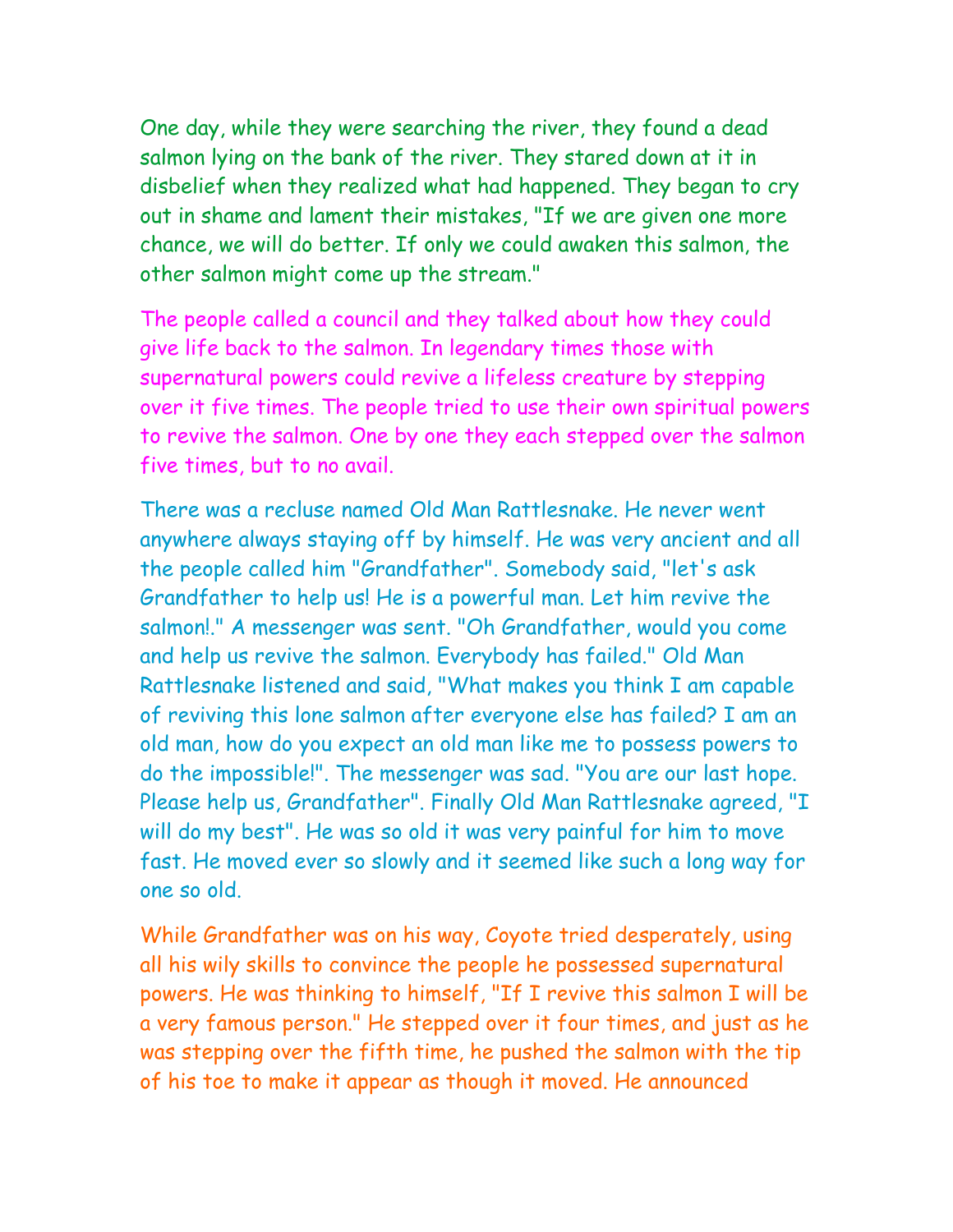loudly, "Oh, look, my people, I made the salmon come to life. Did you see it move?" But the people were wise to the ways of Coyote and they paid him no attention.

Finally, Old Man Rattlesnake arrived. Painfully he crawled over the salmon four times. The fifth time something magical happened! Grandfather disappeared into the salmon and the salmon woke up and came back to life and the salmon came back to the rivers. The people learned their lesson well and took care to protect their salmon from then on.

Today when you catch a salmon, and you are preparing it for eating or preserving, if you break the spine you will find a white membrane inside. That is old Man Rattlesnake who gave life back to the salmon.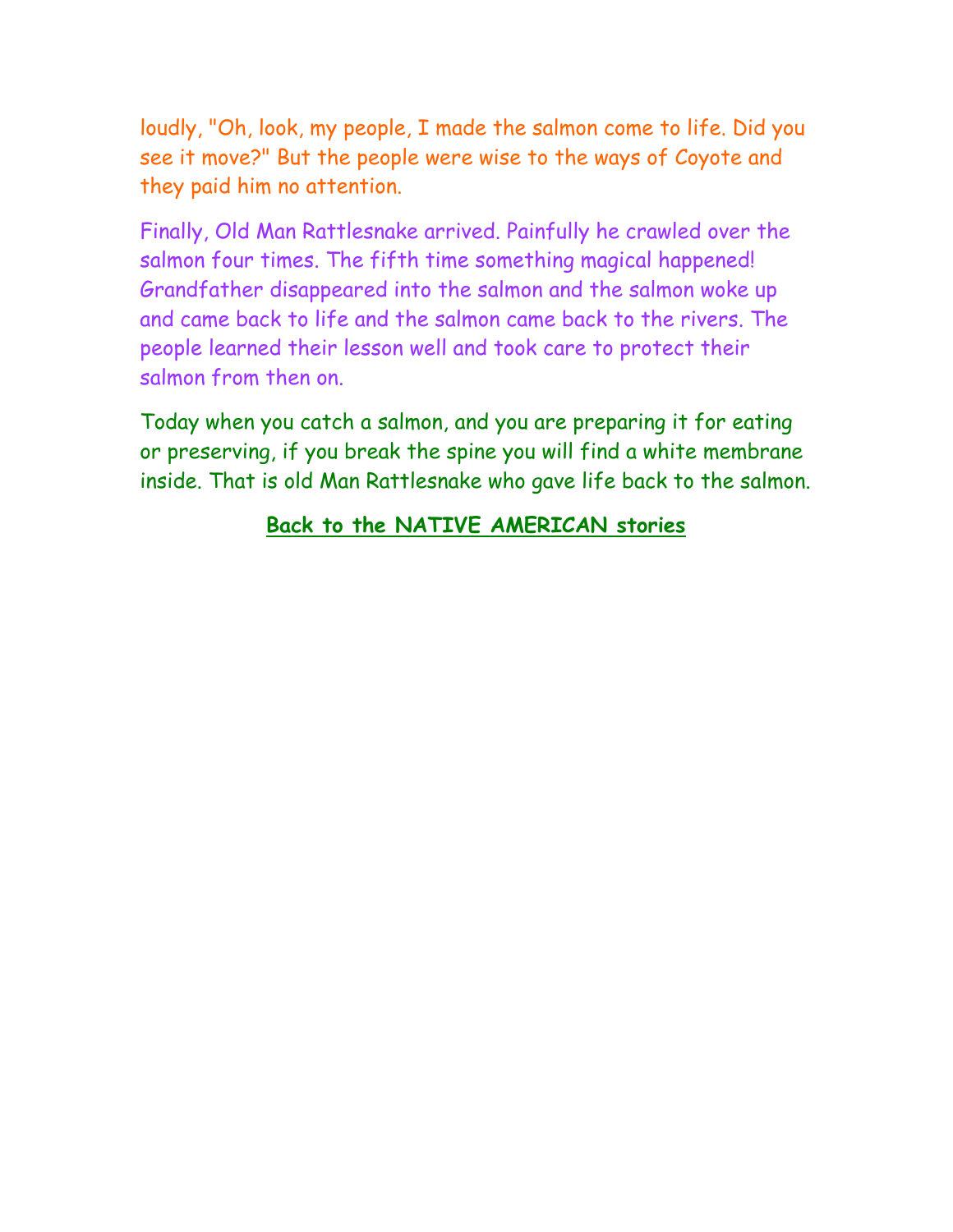## <span id="page-7-0"></span>**WHY THE SALMON COME TO THE SQUAMISH WATERS**

A story from the Squamish Indians in British Columbia

Long ago when animals and human beings were the same, there were four brothers who went about doing good.

Coming to the Squamish Indians one time, they were persuaded by the chief to stay a while in his village. Knowing the wonder-working powers of the brothers, the chief said to them, "Won't you bring the salmon people to our shores? We are often short of food. We know that salmon is good, but they never come to our waters."

"We will persuade the salmon People," replied the oldest brother, "if we can find out where they live. We shall have to ask Snookum, the sun."

After **a** good deal of struggle and using a few tricks, the brothers got the Sun to tell them where to look for the Salmon People. "The home of the salmon is a long way off in that direction," replied Sun, pointing toward the west. "If you want to visit them, you must first prepare much medicine and take it with you. Then all will be well."

The brothers let the Sun go and he flew off into the clouds. After gathering many herbs and making much medicine, they said to the Squamish people, "Get out your canoes and make ready for a long journey. At sunrise tomorrow we will set out for a visit with the Salmon People."

Next morning they all started westward. For many days they paddled, and finally they came near an island. There they saw what seemed to be a village. Smoke of all colors rose into the clouds. "This seems to be the country we are looking for," said the brothers. "Sun told us that this is the home of the Salmon People."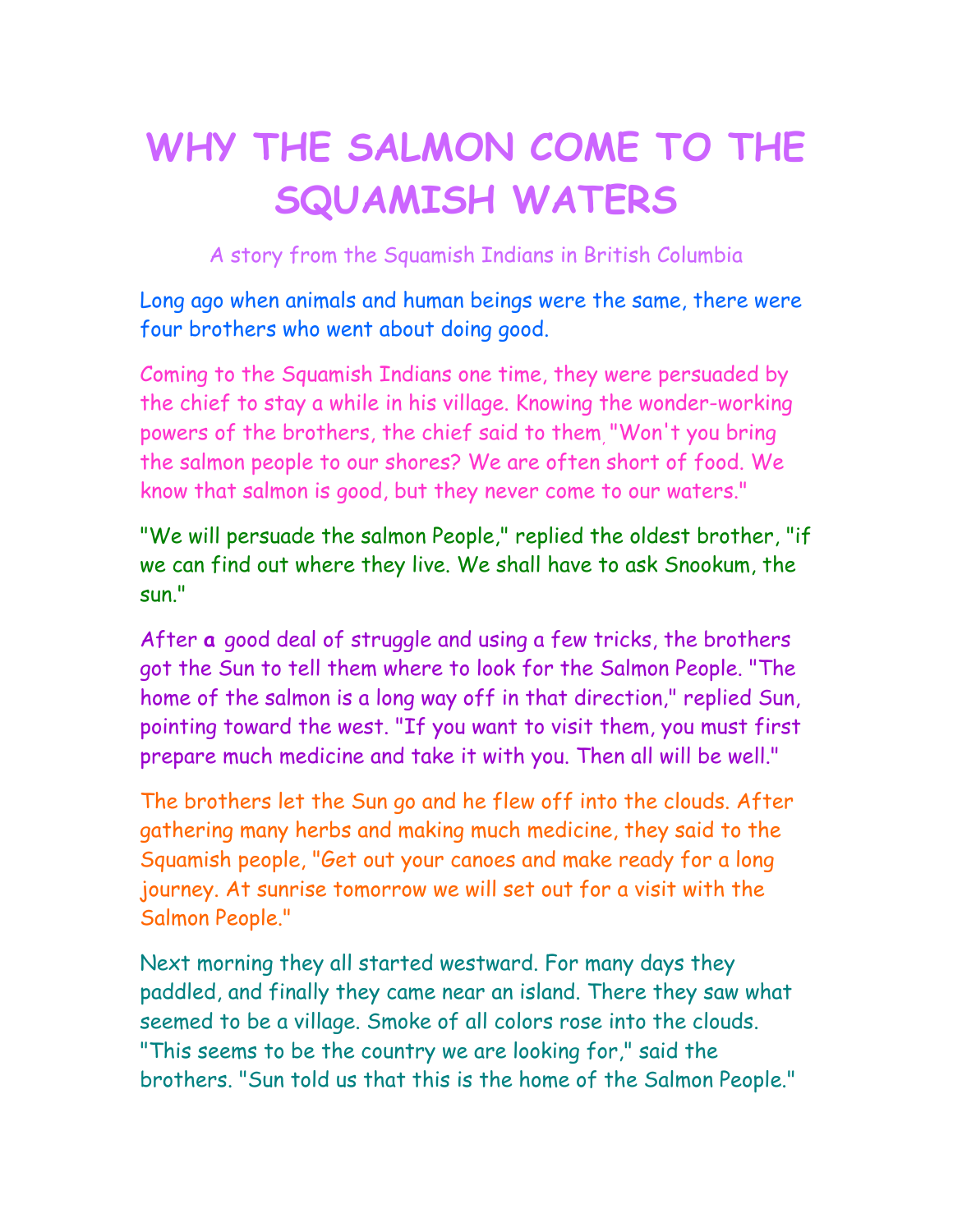So the paddlers took the canoes to the beach, which was very broad and smooth. All the Squamish people went toward the village, the four brothers carrying the medicine with them. They gave some of the medicine to Spring Salmon, the chief of the village. As a result, he was friendly toward the whole party.

In the stream behind the village, Spring Salmon kept a fish-trap. Shortly before the visitors had landed, the chief had directed four of his young people, two boys and two girls, to go into the water and swim up the creek into the salmon trap. Obeying his orders, they had drawn their blankets up over their heads and walked into the sea. As soon as the water reached their faces, they became salmon. They leaped and played together, just as the salmon do in the running season, and frolicked their way toward the trap in the creek.

So when the time came to welcome the strangers with a feast, Chief Spring Salmon ordered others of his people to go to the salmon trap, bring back the four fish they would find there, and clean and roast them for the guests. When the salmon were cooked, the chief invited his guests to eat.

"Eat all you wish," he said, " but do not throw away any of the bones. Be sure to lay them aside carefully. Do not destroy even a small bone"

The Squamish and the brothers gladly accepted the invitation, partook freely of the roasted salmon, but wondered why they were asked to save the bones.

When all had finished eating, some of the young men of the salmon village carefully picked up the little piles of bones the guests had made, took them the beach, and threw them into the sea. A few minutes later the four young people who had earlier gone into the water re-appeared and joined the others. For four days the Chief thus entertained his guests with salmon feasts.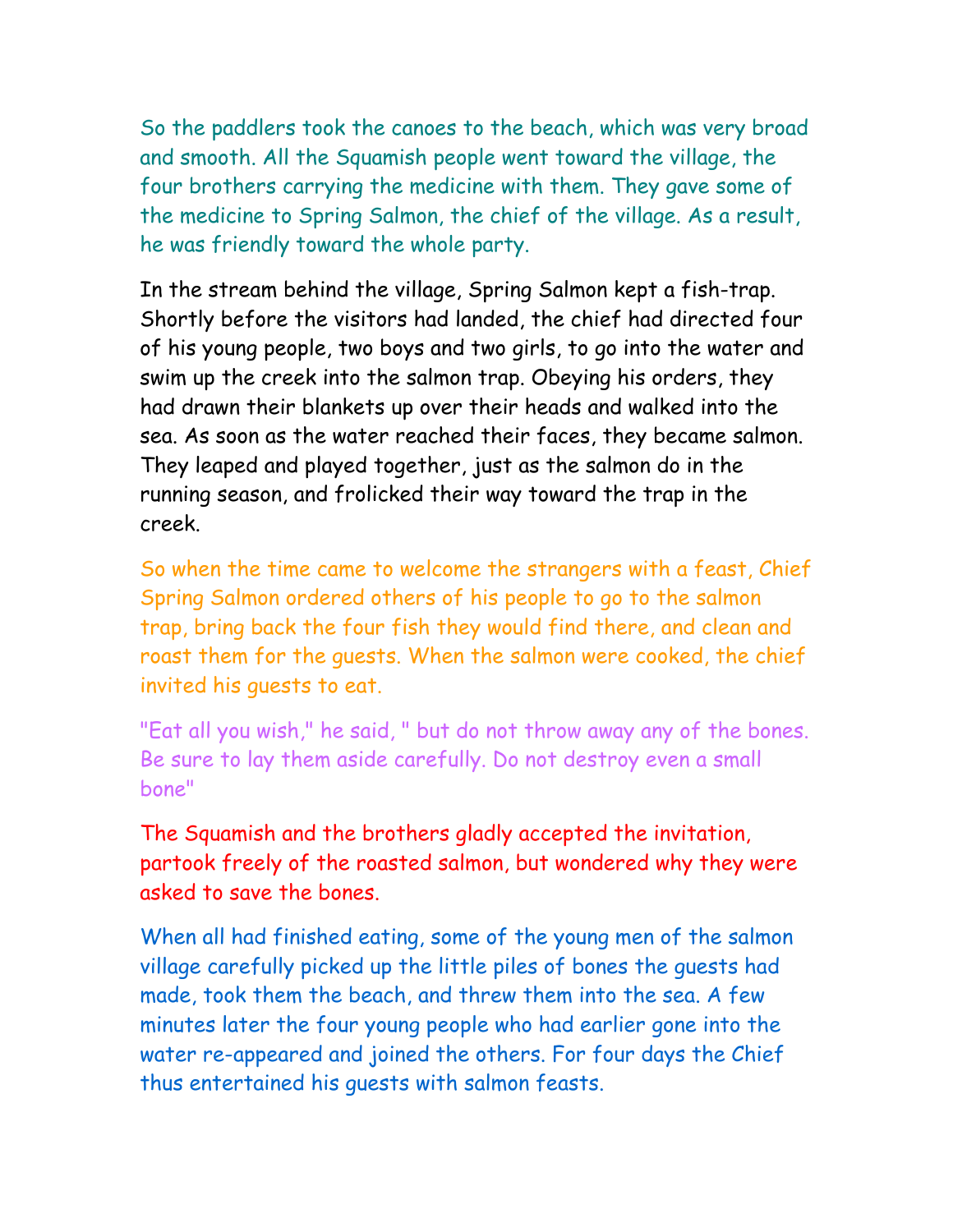The care taken with the bones at each meal excited the curiosity of one of the visitors. On the fourth day he secretly kept back some of the bones and hid them. At the close of the meal, the rest of the salmon bones were collected in the usual manner and cast into the sea. Immediately afterwards, four young people came out of the white water. But one of them was covering his face with his hands.

Approaching the salmon chief the youth said, "Not all of the bones were collected. I do not have any for my cheeks and nose." Turning to his guests, the salmon chief asked, "Did any of you mislay any of your salmon bones? Some are missing." And he pointed to the face of the young man.

Alarmed by the result of his act, the Squamish youth who had hidden the bones brought them out, pretending that he had just found them on the ground. Now all the visitors were certain that their hosts were the salmon people.

"We have come to visit you, Salmon Chief, for a special purpose," explained the oldest brother. "We came to ask you to let some of your salmon people visit Squamish waters, come up the streams of the Squamish people. My friends are poor, and they often go hungry. We shall be very grateful if your people will sometimes visit them". "I will do as you request," replied the salmon chief, "on one condition: they must throw all the bones back into the water as you have seen us do. If they will be careful with the bones, my people can return to us again after they visit you."

#### "We promise," said the four brothers.

"We promise," said all the Squamish people.

Then they made preparations to return to their home across the water, toward the rising sun. As they were leaving, the salmon chief said, "I will send Spring Salmon to you first in the season. After them I will send the Sockeye, then the Coho, then the Dog-Salmon, and last of all the Humpback."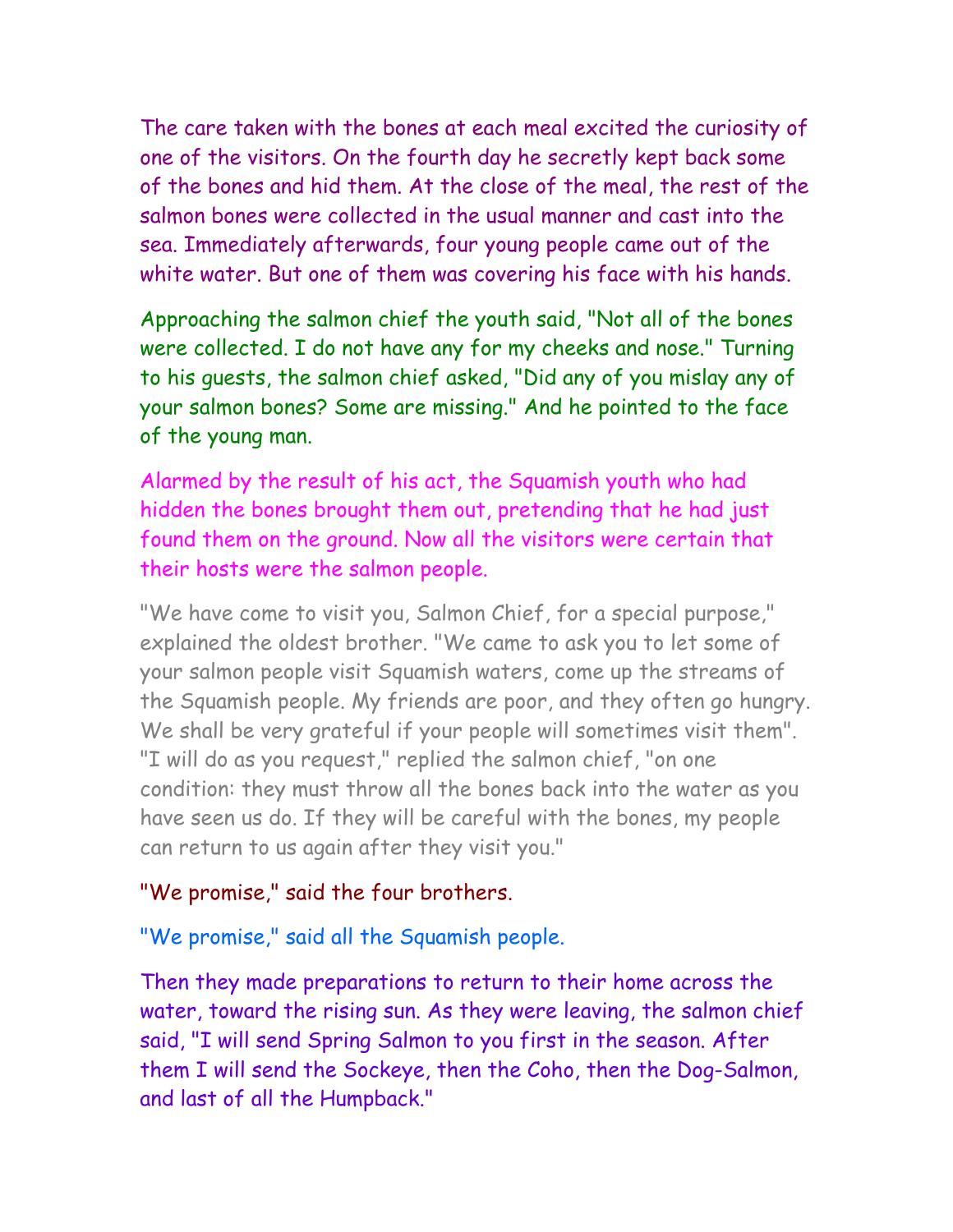Ever since that time, long ago, different kinds of salmon, in that order, have come to the Squamish waters, to the sea, into the straits, and into the streams. And in the days of old, before the coming of the white people, the Indians were always very careful to throw the bones of the salmon back into the water.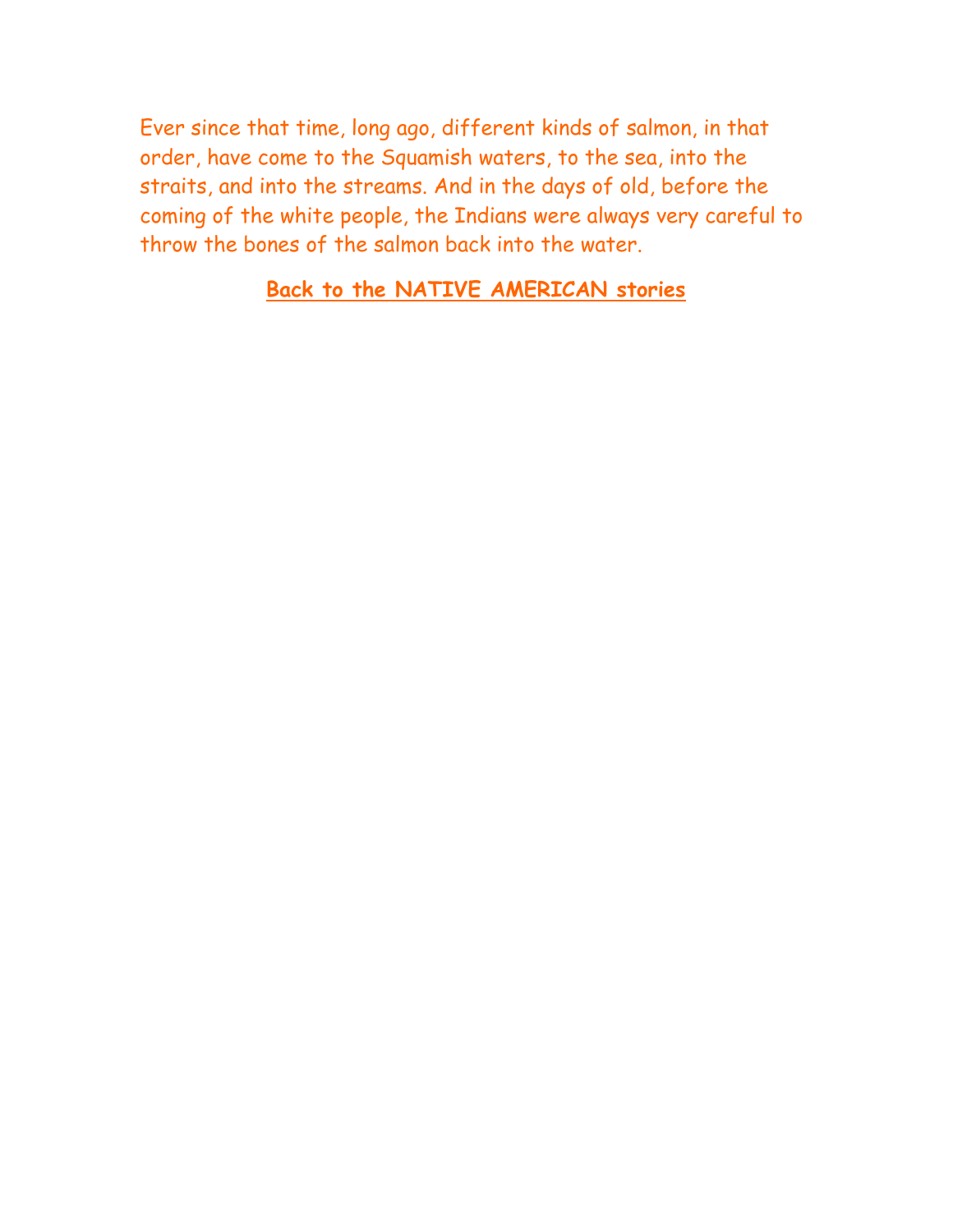<span id="page-11-0"></span>**TSI - LAAN (Deep Water)**

A Yakima Indian legend

(Once there was more than enough game plants and fish of every kind for the people. to eat. But they took their wealth for granted and were rude to Spilyay (coyote) when he offered them more food. Consequently, they lost almost everything they had. This is the story I will tell you.)

There was a time that coyote was going around telling the animal world that there was going to be a change. He told them, "We are going to be reduced in power. There are others coming who are going to be rulers over all of us, and over all this country." Coyote was talking about the new people, the people with two legs - people we now call native Americans.

So he began to prepare. One day, coyote came up the Columbia River to the Chelan River. He looked it over and felt there was something he should do here. He asked his "power" what he should do (the power or counselors were his five sisters which he carried around inside of him). The sisters told him that there were no fish in the Chelan River that he should fix it so the fish could swim up the river. At that time the Chelan River was too swift and the salmon could not go up the river.

Coyote decided to build steps with rocks for the salmon to swim up the river. He widened a narrow gorge for them to swim through. He made a deep pool under the falls so the salmon could rest up before they swam up river.

And that is not all the coyote did! When he came up to Mud Flats, he found that the river was too shallow, so he built a high rocky cliff and a rapids and made another little pool for the fish to rest. Coyote was very busy. He traveled to many places, fixing streams